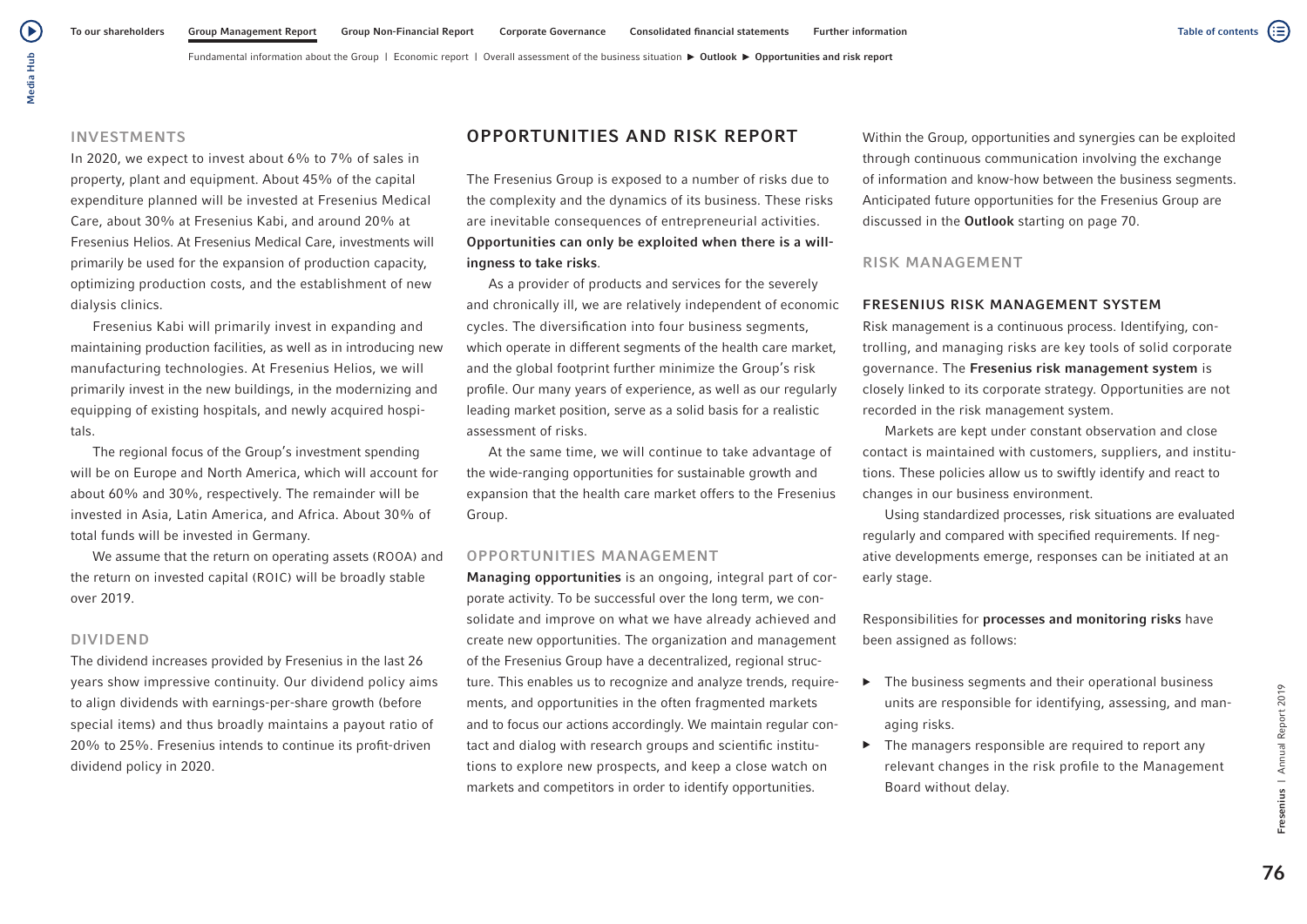- ▶ The Management Board of the Fresenius Group has overall responsibility for effective risk management and regularly discusses the current risk situation.
- ▶ The Audit Committee of the Supervisory Board monitors the quality and effectiveness of the risk management system every six months.

The risk management system is supported both at Group level and in the business segments by our risk controlling and our management information system. Detailed monthly and quarterly reports are used to identify and analyze deviations of actual versus planned business development. In addition, the risk management system includes a control system that provides an overview of organizational processes and safeguards, as well as internal controls and audits, which help us identify significant risks at an early stage and counteract each one individually.

The functionality and effectiveness of our risk management system is reviewed regularly by the Audit Committee of the Supervisory Board, the Management Board, and the Internal Audit department of the Group. Conclusions arising from the audits are taken into account in the ongoing refinement of the system, to allow prompt reaction to changes in our environment. This system has thus far proved effective. The control system is also regularly reviewed by the Management Board and the Internal Audit department. Moreover, the external auditor reviews whether the control system set up by the Management Board is suitable for the early identification of risks that would put the continued existence of the

Company in danger. The insights gained from the audit regarding the internal financial reporting controls are also taken into account in the continued development of the system.

Fresenius has ensured that the organizational structure and systems for identifying, assessing, and controlling risks, and for developing countermeasures, are designed appropriately and that they are properly functional. However, there can be no absolute certainty that this will enable all risks to be fully identified and managed.

#### INTERNAL FINANCIAL REPORTING CONTROLS

Numerous measures and internal controls assure the correctness and reliability of accounting processes and financial reporting, including the preparation of annual financial statements, consolidated financial statements, and management reports in compliance with applicable principles. Our four-tier reporting process especially promotes intensive discussion and ensures control of the financial results. At each reporting level, i.e.,

- ▶ local entity
- region
- ▶ business segment
- ▶ Group

financial data and key figures are reported, discussed, and compared with the prior-year figures, budget, and latest forecast on a monthly basis. In addition, all parameters, assumptions, and estimates that are of relevance for the externally reported Group and segment results are discussed intensively with the department responsible for preparing the

Group's consolidated financial statements. These matters are also reviewed and discussed quarterly by the Supervisory Board's Audit Committee.

Control mechanisms, such as automated and manual reconciliation procedures, are further precautions put in place to assure that financial reporting is reliable and that transactions are correctly accounted for. All consolidated entities



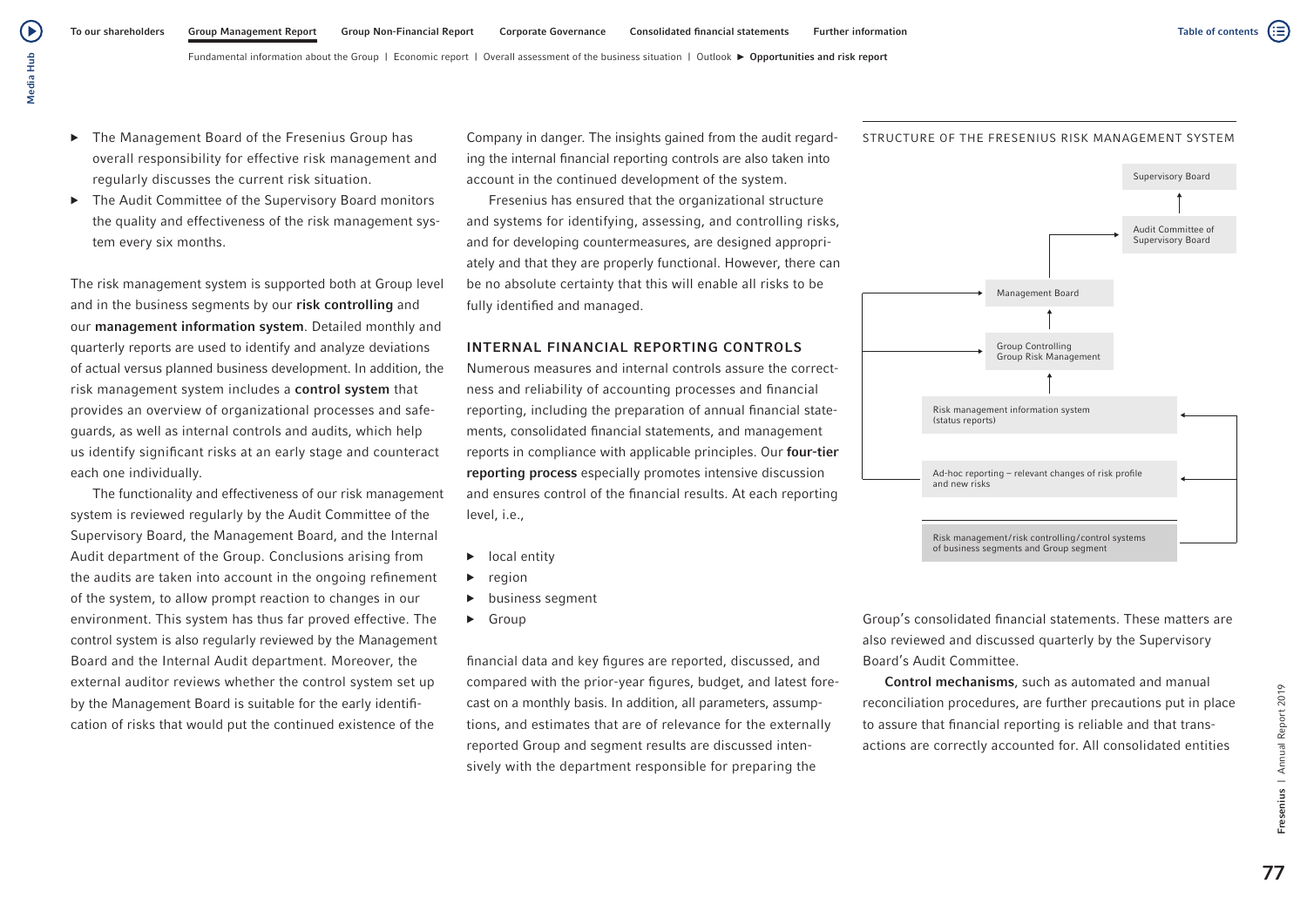Media Hub Media Hub

(▶

report according to Group-wide standards, which are determined at the head office. These are regularly adjusted to allow for changes made to the accounting regulations. The consolidation proposals are supported by the IT system. In this context, reference is made to the comprehensive consolidation of internal Group balances. To prevent abuse, we take care to maintain a strict separation of functions. Management control and evaluations also help to ensure that risks with a direct impact on financial reporting are identified and that controls are in place to minimize them. Moreover, changes in accounting principles are closely monitored and employees involved in financial reporting are instructed regularly and comprehensively. External experts and specialists are engaged if necessary. The Treasury, Tax, Controlling, and Legal departments are involved in supporting the preparation of the financial statements. Finally, the information provided is verified once more by the department responsible for preparing the consolidated financial statements.

Fresenius Medical Care is subject to the controls of Section 404 of the Sarbanes-Oxley Act.

In the third quarter of 2019, Fresenius Medical Care identified a significant weakness in its accounting-related internal control system relating to revenue recognition in North America. It affected the determination of the transaction price for certain legally disputed service compensation arrangements. Remedies have already been initiated and Fresenius Medical Care has taken steps to strengthen its control system.

### RISK AREAS

# OVERALL ECONOMIC RISKS AND RISKS DUE TO THE OPERATING FRAMEWORK

At present, the **development of the global economy** presents no significant risk to the Fresenius Group. In 2020, we expect overall economic growth to continue. Moreover, Fresenius is affected only to a small extent by general economic fluctuations. We expect demand for our life-saving and life-sustaining products and services to continue to grow. Furthermore, Fresenius is striving for balanced distribution of its business in the main global regions and between established and emerging markets.

The risk situation for each business segment depends in particular on the development of their respective relevant markets. Country-specific political, legal, and financial conditions are therefore monitored and evaluated carefully, particularly in the current macroeconomic environment. This applies, for example, to countries with budget problems as a result of their debt burden, in particular with regard to our accounts receivable.

This applies in particular to any initiatives by the U.S. administration with regard to potential changes to the current health care programs.

This also applies to the potential impact on our business of the United Kingdom's decision to leave the European Union and the ongoing uncertainty about the conditions of Brexit. We do not expect this to have a material impact on our business at this time. The share of sales generated in the United

Kingdom is not material in relation to Group sales. We do not expect any negative effects on our financing either, as only an immaterial portion of our credit lines is provided by banks domiciled in the United Kingdom. Project teams in all divisions concerned are identifying potential effects in terms of logistics, taxes, customs duties, and potential regulations, among other things, and initiating appropriate measures, if necessary.

#### RISKS IN THE HEALTH CARE SECTOR

Risks related to changes in the health care market are of major importance to the Fresenius Group. The main risks are the financing of health care systems and the corresponding reimbursement systems, as well as the development of new products and therapies.

# Financing of health care and reimbursement systems

In our largely regulated business environment, changes in the law  $-$  also with respect to reimbursement  $-$  can have a major impact on our business success. This applies especially in the United States, where a large portion of our sales are generated, and where changes in the government reimbursement system, in particular in the reimbursement of dialysis treatments, for example, could have a considerable impact on our business. In 2019, approximately 33% of Fresenius Medical Care's sales worldwide were attributable to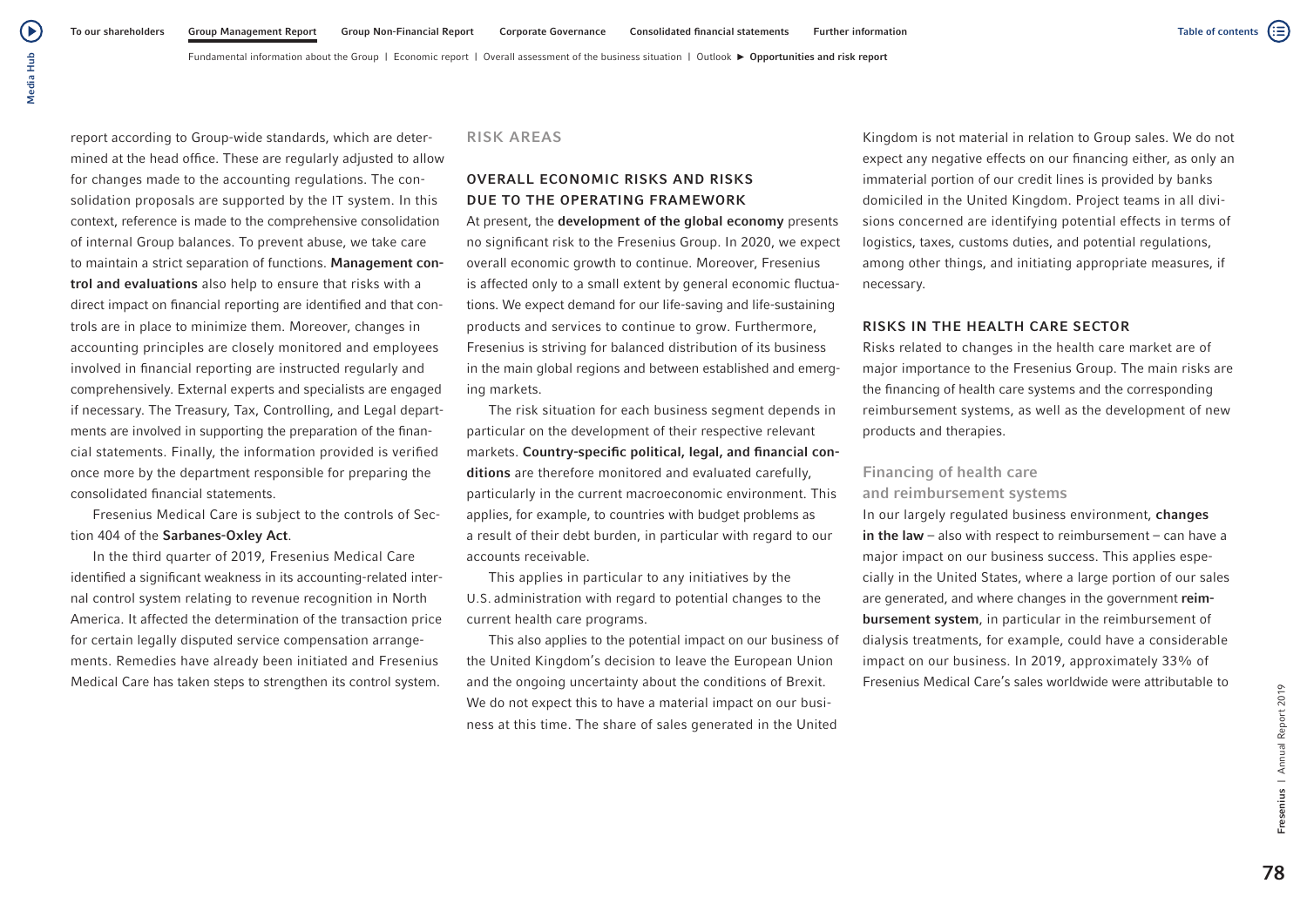Fundamental information about the Group | Economic report | Overall assessment of the business situation | Outlook  $\blacktriangleright$  Opportunities and risk report

U.S. federal health care benefit programs, such as Centers of Medicare and Medicaid (CMS). A reduction in reimbursement rates or reimbursed services could result in significantly lower sales and operational results.

Medicare has implemented an end-stage renal disease (ESRD) prospective payment system (ESRD PPS), which expanded the scope of the products and services covered by a bundled rate. Due to pressure to reduce health care costs, increases in the reimbursement rate by the U.S. government have been limited.

As part of the PPS, our dialysis clinics in the United States participate in the Quality Improvement Program (QIP). Medicare reimbursement benefits can be reduced by up to 2% based on the previous year's benefits if clinics do not meet the quality standards of the QIP. Underlying quality measures are reviewed, extended, and amended annually by the CMS. A material failure by Fresenius Medical Care to achieve the minimum client quality standards under the QIP could materially and adversely affect our business, financial condition, and results of operations.

In addition, Fresenius Medical Care participates in various value-oriented compensation programs under which we receive fixed compensation to cover all or a defined amount of treatment costs for a defined number of patients:

▶ The CMS Comprehensive ESRD Care Model allows dialysis providers and physicians to form ESRD Seamless Care Organizations (ESCOs) that seek to deliver better health

outcomes for ESRD patients with chronic kidney failure while lowering the CMS' costs. ESCOs that achieve the program's minimum quality requirements and generate reductions in treatment costs for CMS above certain threshold values will receive a share of the cost savings. However, ESCOs that include dialysis chains with more than 200 facilities are required to share in the risk of cost increases and reimburse CMS a share of any such increases. In 2019, Fresenius Medical Care's operating result was adversely affected by the impact of a reduction in patients enrolled in the ESCO program and a decrease in the cost savings rate based on reports under discussion for current and prior program years.

▶ In addition, Fresenius Medical Care has entered into per capita sub-capitations and risk-based and value-based agreements with certain insurers to provide health care to private and Medicare Advantage patients with end-stage renal disease. These agreements provide for the establishment of a basic amount per patient per month. If we provide complete care at costs below the basic amount, we retain the difference. However, if the costs of complete care exceed the basic amount, we may be obliged to pay the difference to the insurer.

Inadequate pricing of products or an unsuitable cost estimate for the service portfolio for beneficiaries and ineffective cost management may have a material adverse effect on our financial position, net assets, and operational results.

Fresenius Medical Care mitigated the impact of the PPS and the additional above-referenced reimbursement models and other legislative initiatives by two broad measures:

- ▶ First, Fresenius Medical Care works with medical directors and treating physicians to generate options for efficiency increases consistent with QIP and good clinical practice and negotiates cost savings on the purchasing of pharmaceuticals.
- ▶ Second, Fresenius Medical Care introduces new initiatives in order to achieve efficiency increases and better patient outcomes by increasing care upon initiation of dialysis, increasing the percentage of patients using home dialysis, and generating additional cost reductions in its clinics.

The U.S. administration has publicly announced its intention to pursue significant changes to existing health care insurance programs, especially programs in connection with the Patient Protection and Affordable Care Act. In addition, options to restructure the Medicare program in the direction of a definedcontribution, "premium support" model and to shift Medicaid funding to a block grant or per capita arrangement, with greater flexibility for the states, are also likely to be considered.

The U.S. administration also announced its decision to end subsidies, known as cost-sharing reduction (CSR) payments, to health insurance companies to help pay out-of-pocket costs of low-income Americans, in 2017. Some private insurers have stated that they will need much higher premiums and may

Fresenius | Annual Report 2019 79<br>Fresenius | Annual Report 2019

 $\blacktriangleright$ Media Hub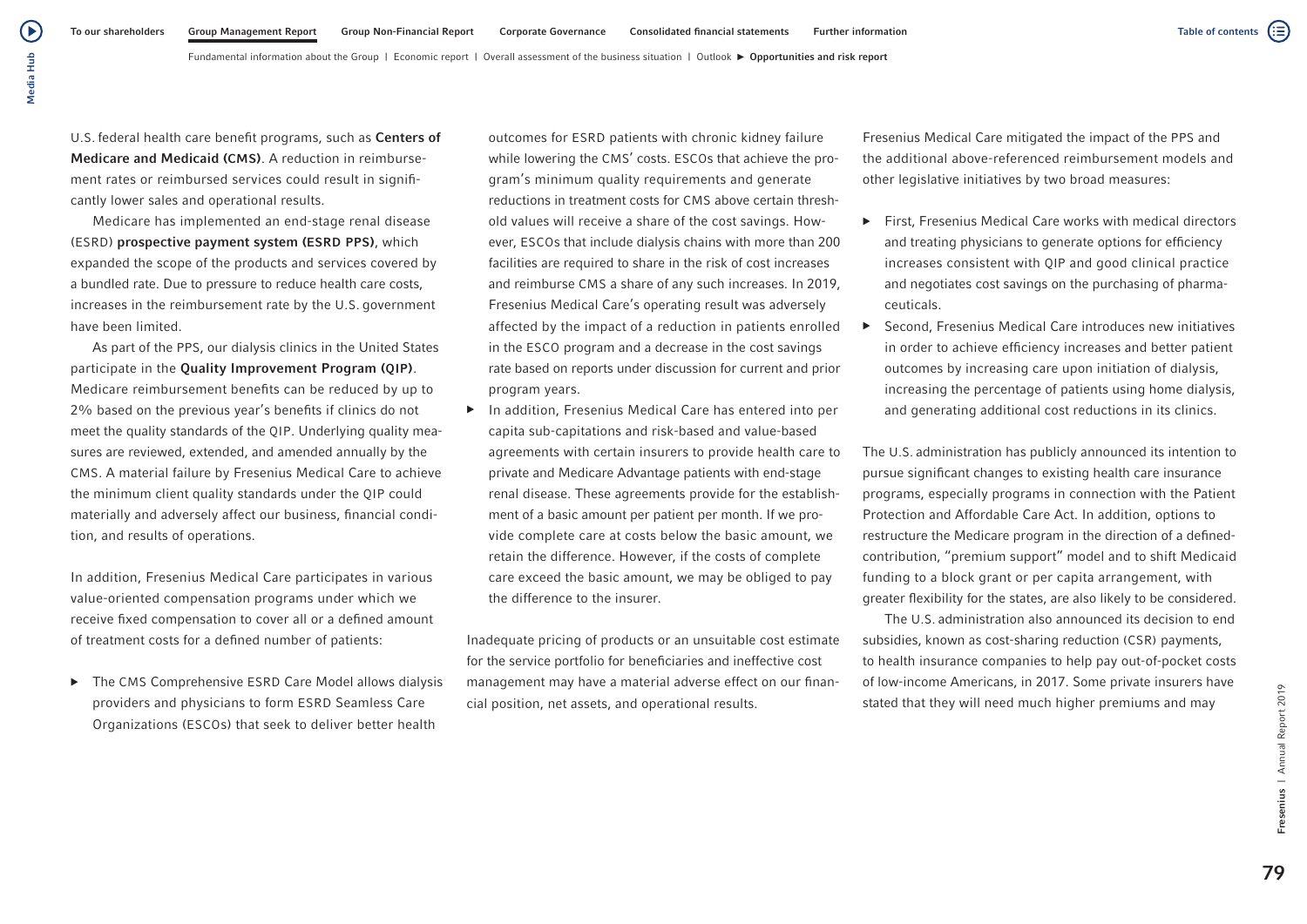Fundamental information about the Group | Economic report | Overall assessment of the business situation | Outlook  $\blacktriangleright$  Opportunities and risk report

withdraw from the insurance exchanges created under the Affordable Care Act if the subsidies were eliminated. We cannot predict how the ongoing litigation in this regard might be determined. As a result, significant increases in insurance premiums and a reduction in the availability of insurance through such exchanges could reduce the number of Fresenius Medical Care's privately insured patients and shift such patients to Medicare and Medicaid. Because Medicare and Medicaid reimbursement rates are generally lower than the reimbursement rates paid by private insurers, a shift of privately insured patients to Medicare and Medicaid could have a material adverse impact on the result of operations of Fresenius Medical Care.

Further requirements for dialysis clinics and changes in reimbursement from government and private insurers for our entire product and service portfolio in the United States could have a material adverse effect on our business and operating results. For example, the ballot initiatives introduced at the state level could result in further regulation of clinic staffing requirements, state inspection requirements, and a cap on private insurer margins. Such additional state regulations would increase the cost of operating dialysis clinics and create additional costs. This could have a material adverse effect on our business in the affected states.

In addition, a portion of dialysis treatment in the United States is reimbursed by private health insurance companies and integrated care organizations, with reimbursements generally higher than the reimbursements provided by the government health care program. As a result, payments from private health insurers contribute a significant portion to

Fresenius Medical Care's profits. In 2019, approximately 34% of Fresenius Medical Care's sales from health care services were attributable to private health insurance companies in the North American segment. If these organizations in the United States manage to push through a reduction in the reimbursements, or the share of reimbursements by private health insurers, it would significantly reduce the sales revenues and operating earnings for the products and services of Fresenius Medical Care.

A portion of Fresenius Medical Care's patients who are currently covered by private insurers may elect to transition to government-funded reimbursement programs that reimburse us at lower rates for our services if efforts to restrict or eliminate the charitable funding of patient insurance premiums are successful.

Changes in reimbursement from government and private insurers for our entire product and service portfolio in the United States could have a material adverse effect on our business and operating results.

The same applies to the hospital market in Germany, where the DRG system (Diagnosis-Related Groups) is intended to increase the efficiency of hospitals while reducing health care spending. Patients are largely assigned to hospitals by the public health and pension insurers. It is therefore important for Helios Germany that the contracts between its hospitals and the insurers and health care institutions are maintained. We not only monitor legislative changes intensively, but also work together with governmental health care institutions.

As a result of the Act to Strengthen Nursing Staff (PpSG), from 2020, nursing costs will be deducted from the standardized base rates (DRG), and the costs for direct patient care will instead be fully reimbursed by the health insurance companies via separate care budgets. In 2019, each additional or increased nurse position at the bed was completely refinanced by the health insurers.

In the German market, Helios Germany sees a general trend towards outpatient treatment, which could lead to lower growth in the number of inpatient cases. In response to this trend, Helios Germany is expanding outpatient services offerings in a separate division. If Helios Germany does not succeed in sustainably adapting its business model through suitable measures, this could lead to a decline in the number of cases and have a material adverse effect on our business and result of operations.

Quirónsalud, our private chain of clinics in Spain, operates hospitals through PPP contracts (public-private partnership), among other methods. These are part of the public health system in Spain. The company has thus been given responsibility in certain areas of health care for the citizens of Spain with statutory health insurance. Quirónsalud receives compensation for its services in the form of a per capita lump sum or remuneration for the specific service rendered. If Quirónsalud were to lose the concession to operate hospitals with PPP contracts or renegotiations with public or private insurance companies resulted in worse conditions for doing so, or if hospitals are not able to compensate for lower reimbursement rates by cutting costs, this could have a material adverse effect on our net assets, financial position, and results of operations.

Fresenius | Annual Report 2019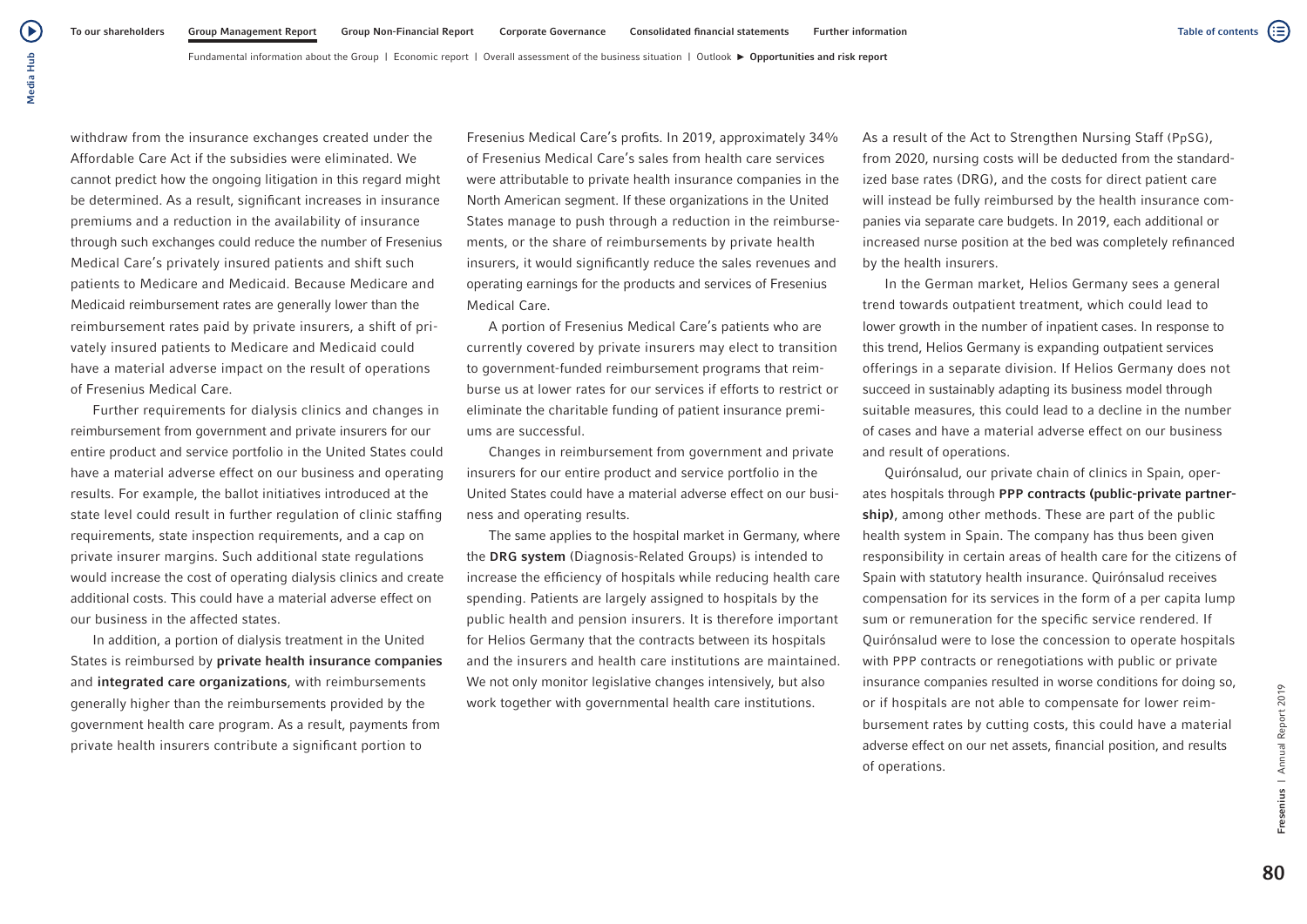Reductions in health care spending could also negatively affect the pricing of Fresenius Kabi products.

Changes in the law, the reimbursement method, and the health care programs could affect the scope of payments for services, as well as for insurance coverage and the product business. This could have a significant adverse impact on our business operations as well as net assets, financial position, and results of operations. Generally, our aim is to counter such possible regulatory risks through enhanced performance and cost reductions.

# Development of new products and therapies

The introduction of new products and services, or the development of advanced technologies by competitors, could render one or more of our products and services less competitive or even obsolete, and thus have a significant negative impact on future sales, the prices of products, and our range of services. This includes the introduction of generic or patented drugs by competitors, which may have an impact on sales and operational results.

Cooperation with medical doctors and scientists allows us to identify and support relevant technological innovations. These enable us to keep abreast of developments in alternative treatment methods and to evaluate and adjust our corporate strategy, if necessary.

## OPERATING RISKS

Our operational business around the world is exposed to a number of risks and to extensive government regulation, which include, among others:

- $\blacktriangleright$  The quality, safety, and efficacy of medical and pharmaceutical products, supplies, and therapies;
- $\triangleright$  The operation and licensing of hospitals, other health care facilities, manufacturing facilities, and laboratories;
- $\blacktriangleright$  The planning, construction, equipment, and management of pharmaceutical and medical-technological production facilities;
- $\blacktriangleright$  The planning, construction, equipping, and management of health care facilities;
- ▶ Permits from public authorities and monitoring of clinical and non-clinical research and development activities;
- ▶ Product releases and approvals for new products and product modifications;
- ▶ Checks and reviews by enforcement authorities of compliance with applicable pharmaceutical legislation;
- ▶ Compliance with due diligence obligations, warranty obligations, and product liability regulations;
- $\triangleright$  The accurate reporting of and billing for reimbursements by government and private insurers;
- ▶ The labeling and designation of pharmaceutical products and their marketing;
- ▶ Attracting qualified personnel;
- ▶ Compensation of medical personnel and financial arrangements with physicians and other referral sources;
- ▶ Access to, collection, publication, use, and security of health information and other protected data.

If Fresenius fails to comply with laws or regulations, this may give rise to a number of consequences, including monetary penalties, increased compliance costs, exclusion from governmental reimbursement programs, or a complete or partial curtailment of our authorization to conduct business, any of which could have a material adverse effect on our business reputation, net assets, financial condition, or results of operations.

Significant risks of operations for the Fresenius Group are described in the following sections.

## Production, products, and services

Compliance with product specifications and manufacturing regulations is ensured by our quality management systems, which are structured in accordance with the internationally recognized quality standards ISO 9001 and ISO 13485 and take into account relevant international and national regulations. These are implemented by internal standards such as quality and work procedure manuals. Regular internal and external audits are carried out at the Group's production

81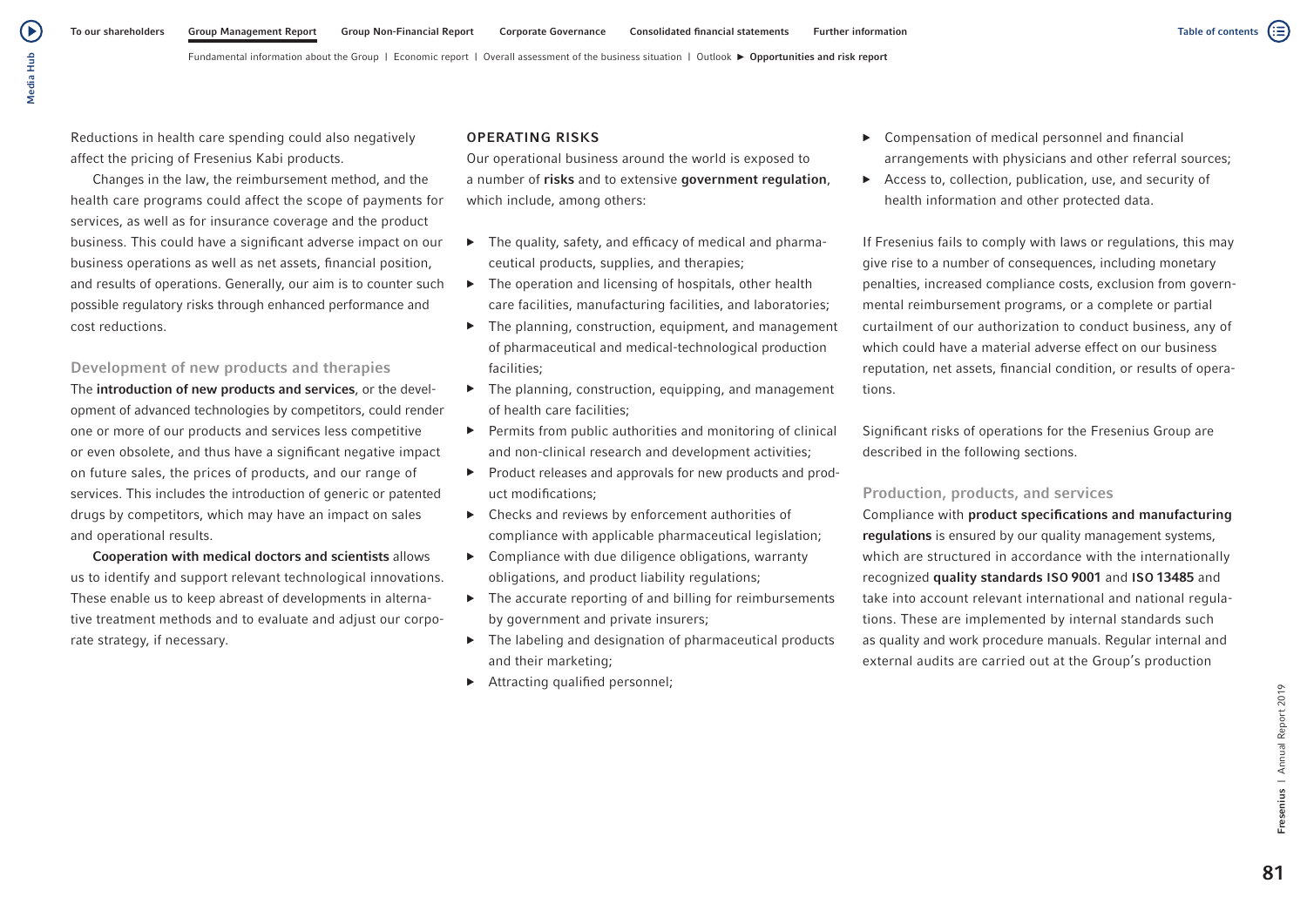Fundamental information about the Group | Economic report | Overall assessment of the business situation | Outlook  $\blacktriangleright$  Opportunities and risk report

sites, distribution companies, and dialysis clinics. These audits test compliance with requirements and regulations in all areas – from management and administration to production and clinical services, all the way to patient satisfaction. Our production facilities comply with the Good Manufacturing Practice (GMP) of the markets they supply. Our facilities are audited by local public health authorities, such as the U.S. Food and Drug Administration (FDA) or the European Medicines Agency (EMA), and other authorities. If an authority detects any deficiencies, Fresenius will immediately take appropriate rectifying measures.

Non-compliance with the requirements of these authorities in our production facilities or at our suppliers could lead to regulatory actions, such as warnings, product recalls, production interruptions, monetary sanctions, or delays in new product approvals. Any of these regulatory actions could adversely affect our business reputation and our ability to generate sales and result in significant expenses.

In addition, production could be adversely affected by events such as natural disasters, infrastructure disruptions, regulatory rulings, or supply disruptions, e.g., of raw materials, or technical failures.

Potential risks arising from the start-up of new production sites or the introduction of new technologies are countered through careful planning, regular analysis, and continual progress reviews.

Providing medical services in our hospitals, rehabilitation clinics, and dialysis clinics is generally subject to inherent risks. For example, disruptions to processes, including causes such as natural disasters or technical failures, involve risks for patients and the clinic. In addition, there are operational risks, for example regarding hygiene. We counteract these risks with strict operating procedures, continual personnel training, and patient-oriented work procedures. Furthermore, we are constantly striving to improve the standard of patient treatment through our quality management systems.

Performance risks associated with Fresenius Vamed's project business are countered through professional project management and control, and with a proven system tailored to each business activity for identifying, evaluating, and minimizing these risks. This system consists of organizational measures, such as standards for pricing-in risks when preparing quotations. Risks are assessed even before accepting orders and are subsequently updated during regular project controlling. To avert the risk of default, financial measures are taken, such as checking creditworthiness and, as a rule, safeguarding through prepayments, letters of credit, and secured credits.

#### Procurement

On the procurement side, we counter risks – which mainly involve possible price increases or the lack of availability of raw materials and goods – by appropriately selecting and working together with our suppliers through long-term framework agreements in certain purchasing segments and by bundling volumes within the Group.

We counter the risk of poor-quality purchased raw materials, semi-finished products, and components mainly by requiring our suppliers to meet strict quality standards. This includes a structured qualification process, which comprises audits, document and advance sample inspections, as well as regular quality controls of deliveries. We only purchase high-quality products with proven safety and suitability from qualified suppliers that conform to our specifications and standards.

#### Competition

Growing competition, among other things induced by the reentry of competitors into the U.S. market for generic IV drugs after production halts, can have a material adverse effect on the future pricing and sale of our products and services. The introduction of generic or patented drugs by competitors may have an impact on the sales and operational results of our products.

In the United States, most hospitals are members of one or more group purchasing organizations (GPOs) which award contracts to pharmaceutical manufacturers through a competitive bidding process. Currently, there are three main GPOs in the United States – Vizient, Premier, and Health Trust.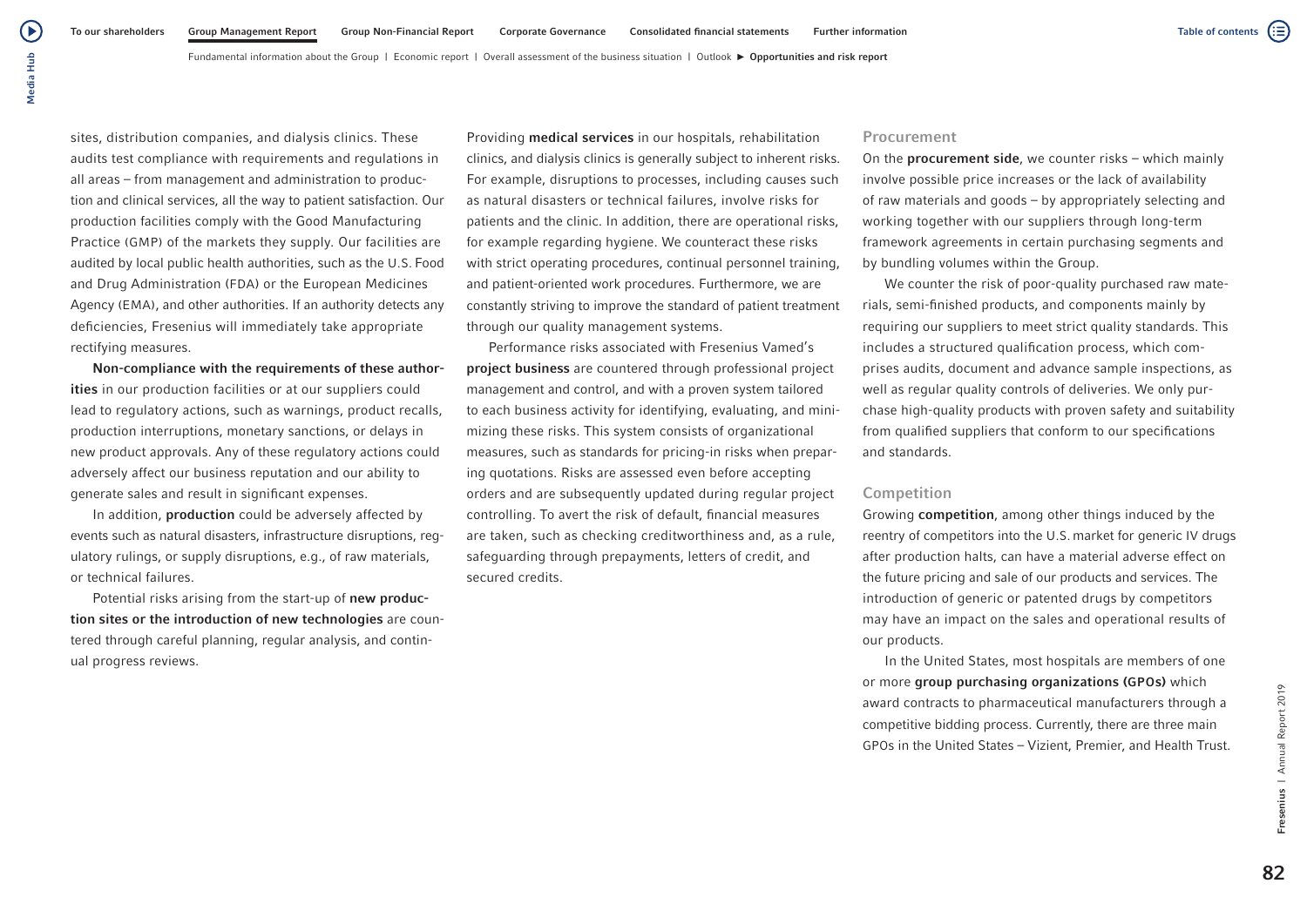Fresenius Kabi derives a large percentage of its revenue from sales to hospitals that purchase products in accordance with these GPO contracts. To win and retain contracts with GPOs, Fresenius Kabi must be a reliable supplier of a high-quality product line, remain price-competitive, and comply with all applicable laws and regulations. GPOs also have purchasing agreements with other manufacturers, and the bidding process for products is highly competitive. Most of the agreements Fresenius has with GPOs in the United States can be terminated at short or medium notice. If Fresenius Kabi does not succeed in fulfilling and maintaining its existing contracts or if new contracts are concluded on less favorable terms, this could have an adverse effect on our sales, financial position, and operational results.

Media Hub

Media Hub

 $\blacktriangleright$ 

The main customers in the area of transfusion technology are plasma companies and blood centers. There are four major plasma companies globally. Blood centers are more fragmented, but they have consolidated in recent years in response to lower demand for red cells resulting from bloodsaving efforts at hospitals. Fresenius Kabi remains competitive by providing innovation, award-winning customer services, and continuously improving its cost structure and efficiency.

Generally, the health care markets are characterized by price pressure (including from tenders), competition, and efforts to contain costs. These factors could result in lower sales and adversely affect our business, financial position, and operational results.

### Referrals from doctors

Our hospitals, rehabilitation clinics, and dialysis clinics are dependent on patients selecting them for their medical treatment. To a large extent, patients rely on the recommendation of their attending physicians, who make their recommendations based on various factors, including the quality of the medical treatment and the competence of the clinic staff, as well as the distance to the clinic, and the availability of appointments for treatment. If we are unable to meet these criteria, physicians may recommend fewer or no patients at all to our clinics. In addition, Fresenius Helios could receive fewer referrals from doctors' practices because they increasingly perceive Fresenius Helios' outpatient services as competition or because they no longer take rehabilitation clinics with a certain medical focus into account when making their choice. These factors could result in lower sales and adversely affect our business, financial position, and operational results.

### Payment defaults

As a rule, we assess the creditworthiness of new customers in order to limit the risk of late payment and defaults by customers. We also conduct follow-up assessments and review credit lines on an ongoing basis. We monitor receivables outstanding from existing customers, and assess the risk of default. This particularly applies to countries with budgetary problems and countries exposed to political risks. In 2019, we again worked on the status of our receivables, by taking measures such as factoring.

## Personnel

The Company addresses potential shortages of qualified personnel through appropriate measures for employer branding, as well as recruitment, upskilling, and retention of qualified staff.

In order to increase the awareness and attractiveness of the Fresenius Group, our employer branding relies on a mix of university marketing, company-internal events (such as the Fresenius Career Day "Meet the Board" involving our top management), and digital employer branding (e.g., by expanding our career website and our presence on social media channels).

To ensure a sustainable supply of qualified staff, we offer, for example, targeted programs for young academic talent with subsequent retention programs, as well as comprehensive apprenticeships for students who just graduated high school.

With more than 4,950 apprentices and dual students, Fresenius is one of the biggest training companies in Germany. The number of our study program offerings has further increased. In 2019 we offered the programs Digital Business Management, Industrial Safety, Environmental Technology, Business Engineering, and Medical Technology in cooperation with the Baden-Württemberg Cooperative State University for the first time.

We provide information about our apprenticeship and study program offerings on our career website, as well as at our respective training locations through various marketing activities and vocational orientation offers (e.g., vocational

Fresenius | Annual Report 2019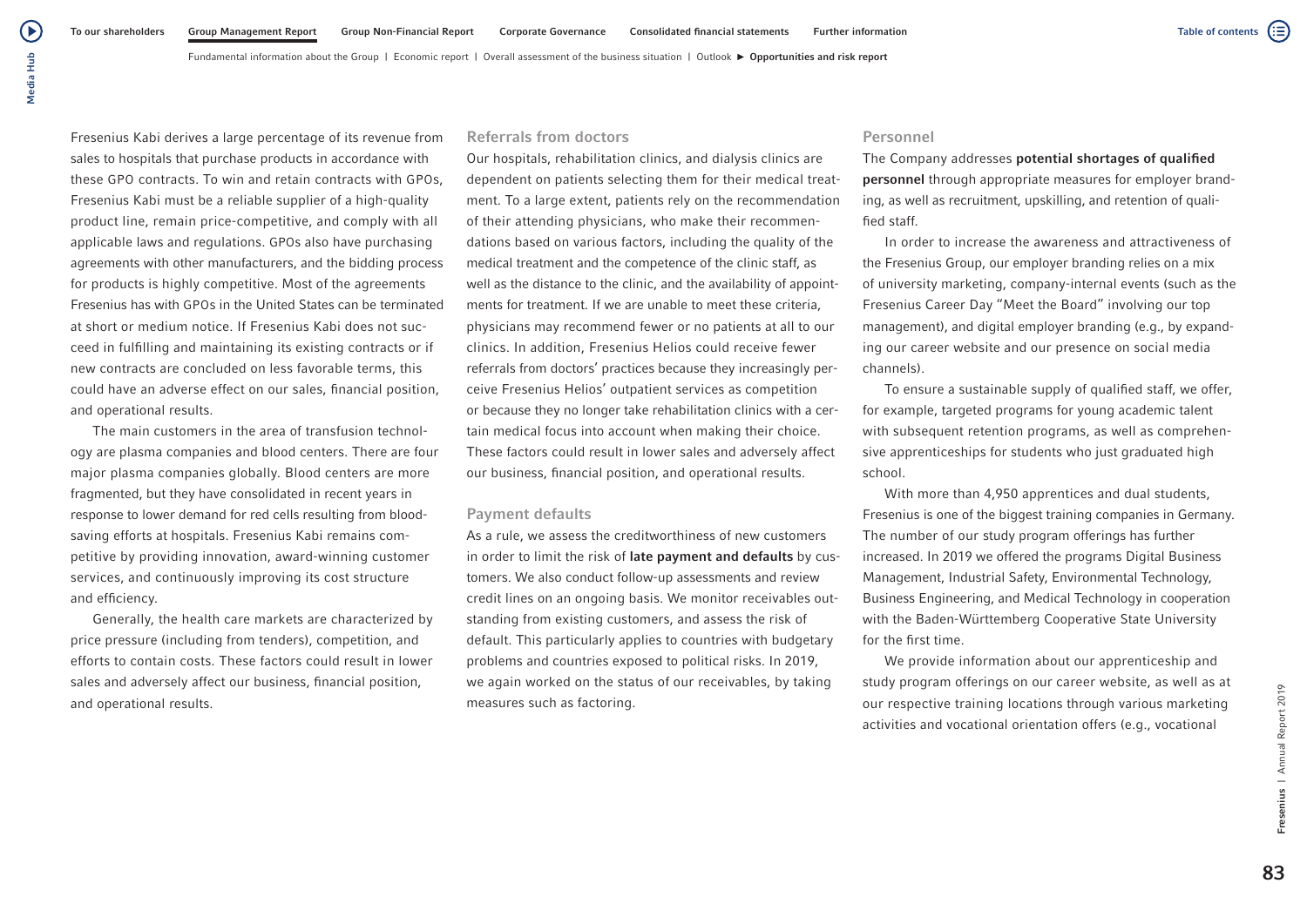Media Hub Media Hub

(▶

information days, Night of Apprenticeship, high school student internships, Apprentices' Navigation System).

Furthermore, we offer young academic talent the opportunity to gain initial practical experience and to establish contacts within our company in the context of internships and working student positions before or during their studies or in the context of their final papers.

Depending on their customer and market structure, our business segments adopt different approaches and measures for personnel development. We strengthen employee loyalty to our company by offering our employees attractive development opportunities and fringe benefits and variable compensation and work time models. In addition, we promote international and interdisciplinary cooperation.

By using target-group-specific measures, Fresenius addresses the overall shortage of specialized hospital personnel. We thereby aim to recruit qualified and dedicated personnel, thus ensuring our high standard of treatment quality.

Since January 1, 2019, the German hospital market has also been subject to the "Verordnung zur Festlegung von Personaluntergrenzen in pflegeintensiven Bereichen in Krankenhäusern" (PpUGV – Ordinance on the Minimum Requirements for Nursing Personnel in Hospitals). This ordinance stipulates minimum staffing levels for nursing personnel in certain areas of the hospital. Further planned statutory regulations on minimum personnel levels in additional hospital departments with beds may further intensify competition for qualified nursing staff. Helios Germany is therefore working intensively on additional measures to make it particularly attractive as an employer for nursing staff. These include the compatibility of family and career (e.g., through childcare facilities at hospital sites or the possibility of part-time work), attractive further and advanced training opportunities, occupational health management, and career opportunities.

Additional information on our measures to recruit, develop, and retain qualified personnel can be found in our Group Non-financial Report from page 114 onwards.

#### FINANCIAL RISKS

#### Currency and interest-rate risks

The international operations of the Fresenius Group expose us to a variety of currency risks. In addition, the financing of the business exposes us to certain interest rate risks. We use derivative financial instruments as part of our risk management to try to avoid negative impacts of these risks. However, we limit ourselves to non-exchange-traded, marketable instruments, used exclusively to hedge our underlying transactions and not for trading or speculative purposes. The majority of our transactions are conducted with banks that have a high rating.

The Fresenius Group's foreign exchange risk management is based on a policy approved by the Management Board that defines the targets, organization, and handling of the risk management processes. In particular, the policy assigns responsibilities for the determination of currency risks, the execution of hedging transactions, and the regular risk management reporting. These responsibilities correspond to the decision-making structures in the other business processes

of the Group. Decisions on the use of derivative financial instruments in interest rate management are made in close consultation with the Management Board. Hedging transactions using derivatives are carried out by the Corporate Treasury department of the Fresenius Group – apart from a few exceptions in order to adhere to foreign currency regulations. These transactions are subject to stringent internal controls. This policy ensures that the Management Board is fully informed of all significant risks and current hedging activities.

The Fresenius Group is protected, to a large extent, against currency and interest rate risks. As of December 31, 2019, approximately 60% of the Fresenius Group's debt was protected against increases in interest rates either by fixedrate financing arrangements or by interest rate hedges; consequently, 40% was exposed to interest rate risks. A sensitivity analysis shows that a rise of 0.5 percentage points in the reference rates relevant for Fresenius would have an impact of approximately 1% on Group net income.

As a global company, Fresenius is widely exposed to translation effects due to foreign exchange rate fluctuations. The exchange rate of the U.S. dollar to the euro is of particular importance because of our extensive operations in the United States. Translation risks are not hedged. A sensitivity analysis shows that a one cent change in the exchange rate of the U.S. dollar to the euro would have an annualized effect of about €130 million on Group sales, about €24 million on EBIT, and about €7 million on Group net income.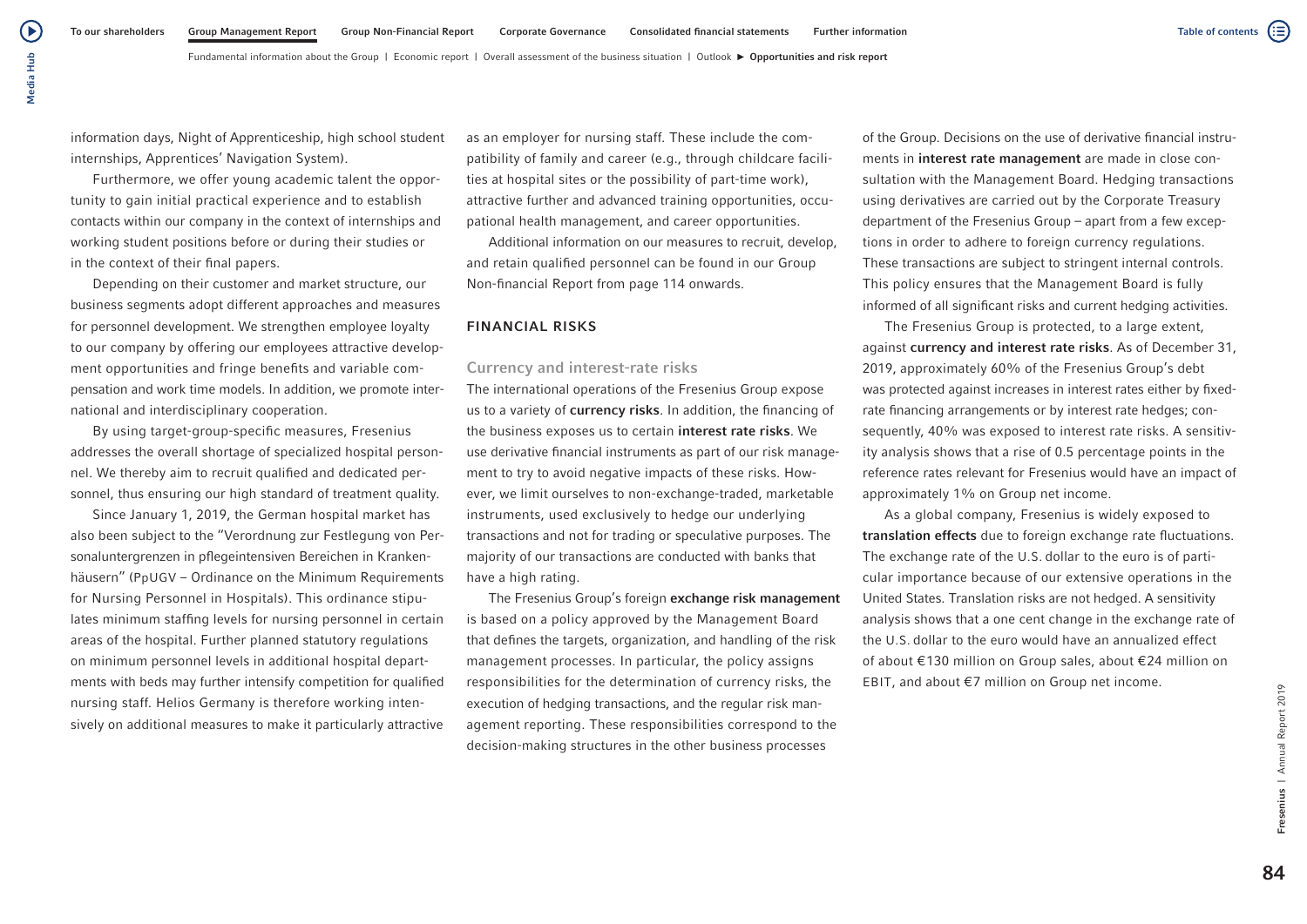Fundamental information about the Group | Economic report | Overall assessment of the business situation | Outlook  $\blacktriangleright$  Opportunities and risk report

As a globally active company, we have production facilities in all the main currency areas. In the service businesses, our revenue and cost base largely coincide. The Fresenius Group uses a Cash-Flow-at-Risk (CFaR) model in order to estimate and quantify such **transaction risks** from foreign currencies. The foreign currency cash flows that are reasonably expected to occur within the following 12 months, less any hedges, form the basis for the analysis of the currency risk. As of December 31, 2019, the Fresenius Group's cash flow at risk was €59 million. Hence, with a probability of 95%, a potential loss in relation to the forecast foreign exchange cash flows of the next 12 months will not be higher than €59 million. Further details on financial risks can be found on pages 235 to 244 in the Notes.

#### Recoverability of assets

Financial risks that could arise from acquisitions and investments in property, plant and equipment, and in intangible assets, are assessed through careful and in-depth reviews assisted by external consulting firms. The intangible assets, including goodwill, product rights, trade names, and management contracts, contribute a considerable part to the total assets of the Fresenius Group. Goodwill and other intangible assets with an indefinite useful life carried in the Group's consolidated balance sheet are tested for impairment each year. A significant deterioration in our prospects for the future or in the general economic environment could result in additional depreciation being necessary. Further information can be found on pages 203ff. of the Notes.

### Taxes and duties

As a global corporation, Fresenius is subject to numerous tax codes and regulations. Risks arising therefrom are identified and evaluated on an ongoing basis. The Fresenius Group's companies are subject to regular tax audits. Any changes in tax regulations or adjustments resulting from tax audits, and additional customs, import duties, and trade barriers could lead to higher tax duties payments.

### Debt and liquidity

Fresenius' debt as of December 31, 2019, was €27,258 million including the lease liabilities according to IFRS 16. The debt could limit the Company's ability to pay dividends, arrange refinancing, be in compliance with its credit covenants, or implement the corporate strategy. If the conditions on the relevant financial markets deteriorate significantly, financing risks could arise for Fresenius. We reduce these risks through a high proportion of mid- and long-term funding with a balanced maturity profile.

Some of our major financing agreements contain covenants requiring us to comply with certain financial ratios and additional financial criteria. Non-compliance with these covenants could result in a default and acceleration of the debt under the respective agreements. We counteract this risk by taking the relevant performance indicators into account in our Group planning and continuously monitoring their development. This enables us to take countermeasures at an early stage.

Additional information on conditions and maturities can be found on pages 209ff. of the Notes and on pages 62ff. of the Group Management Report.

### Inflation risks

As an international company, we are exposed to varying inflation rates and price developments. We are also active in high-inflation countries such as Argentina. Due to the development of inflation in Argentina, our subsidiaries operating there have applied IAS 29, Financial Reporting in Hyperinflationary Economies, since July 1, 2018.

# RISKS ASSOCIATED WITH RESEARCH AND DEVELOPMENT AND PRODUCT APPROVAL

# The development of new products and therapies always

carries the risk that the ultimate goal might not be achieved, or it might take longer than planned. This is particularly true for the Fresenius Kabi biosimilar products. The development of biosimilar products entails additional risks, such as significant development costs and the still-developing regulatory and approval processes. Regulatory approval of new products requires comprehensive, cost-intensive preclinical and clinical studies. Furthermore, there is a risk that regulatory authorities either do not grant, or delay, product approval, or withdraw an existing approval. In addition, adverse effects of our products that may be discovered after regulatory approval or registration may lead to a partial or complete withdrawal from the market, due either to legal or regulatory actions or our voluntary decision to stop marketing a product.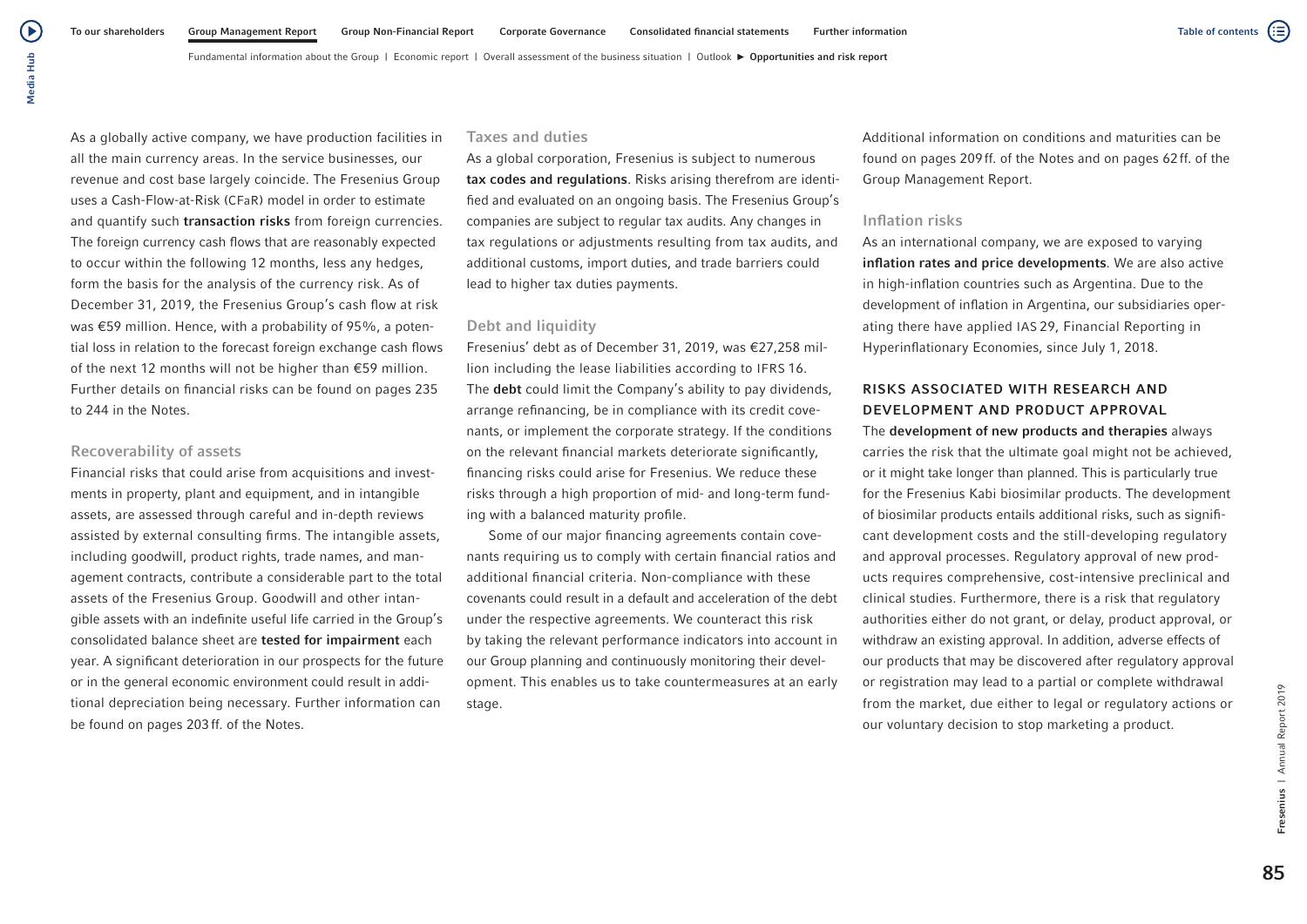In January 2018, for example, the Coordination Group for Mutual Recognition and Decentralized Procedures – human (CMDh) at the European Medicines Agency (EMA) recommended that drugs containing hydroxyethyl starch (HES) be withdrawn from the market. This position was not taken unanimously and was therefore referred to the European Commission for a decision. In April 2018, the Standing Committee of the European Commission referred the matter back to the Pharmacovigilance Risk Assessment Committee (PRAC) of the EMA. The PRAC maintained its recommendation to suspend regulatory approvals. As a result, the CMDh of the EMA took the position in July 2018 that regulatory approvals would be maintained under the condition that risk-minimizing measures are implemented. These include controlled distribution to accredited hospitals/centers, training and direct communication with health care professionals, and warnings on the packaging. In July 2018, the European Commission approved this position. These required risk-minimization measures for the HES products were initiated in 2019. Based on

the results of a consumer study, the effectiveness of the measures will be reassessed in 2020.

Similar measures could also be taken by authorities in non-EU countries.

The Fresenius Group spreads its risk widely by conducting development activities in various product segments. We also counteract risks from research and development projects by regularly analyzing and assessing development trends and

examining the progress of research projects. We also strictly comply with the legal regulations for clinical and chemicalpharmaceutical research and development.

With IV drugs, it is also crucial that new products are continually brought to the market in a timely manner. Therefore, we monitor the development of new products on the basis of detailed project plans and focus on achieving specific milestones. In this way, we can take countermeasures if defined targets are called into question.

Fresenius Medical Care as well as Fresenius Kabi are subject to typical patent risks. This includes an inadequate protection by patents of the technologies and products that we developed. Competitors may copy our products without bearing comparable research and development costs.

#### RISKS FROM ACQUISITIONS

The acquisition and integration of companies carries risks that can adversely affect the net assets, financial position, and results of operations of Fresenius. Acquisition processes often include closing conditions, including but not limited to antitrust clearance, fulfillment of representations and warranties, and adherence to laws and regulations. Non-compliance with such closing conditions by either party to an acquisition could lead to litigation between the parties or with others and thus claims against Fresenius.

Following an acquisition, the acquired company's structure must be integrated while clarifying legal questions and contractual obligations. Marketing, patient services, and logistics must also be unified. During the integration phase, there is

the risk that key managers will leave the company and that both the course of ongoing business processes and relationships with customers and employees will be harmed. In addition, change-of-control clauses may be claimed. The integration process may prove more difficult or require more time and resources than expected. Risks can arise from the operations of the newly acquired company that Fresenius regarded as insignificant or was unaware of. An acquisition may also prove to be less beneficial than initially expected. Future acquisitions may be a strain on the finances and management of our business. Moreover, as a consequence of an acquisition, Fresenius may become directly or indirectly liable towards third parties, or claims against third parties may turn out to be non-assertable.

We counter risks from acquisitions through detailed integration roadmaps and strict integration and project management, so that countermeasures can be initiated in good time if there are deviations from the expected development.

#### INFORMATION TECHNOLOGY RISKS

The Company's processes are growing ever more complex as a result of the Fresenius Group's steady growth and increasing internationalization. Correspondingly, the dependence on information and communication technologies, and on the systems used to structure procedures and – increasingly – harmonize them internationally, intensifies. A failure of these systems could temporarily lead to an interruption of other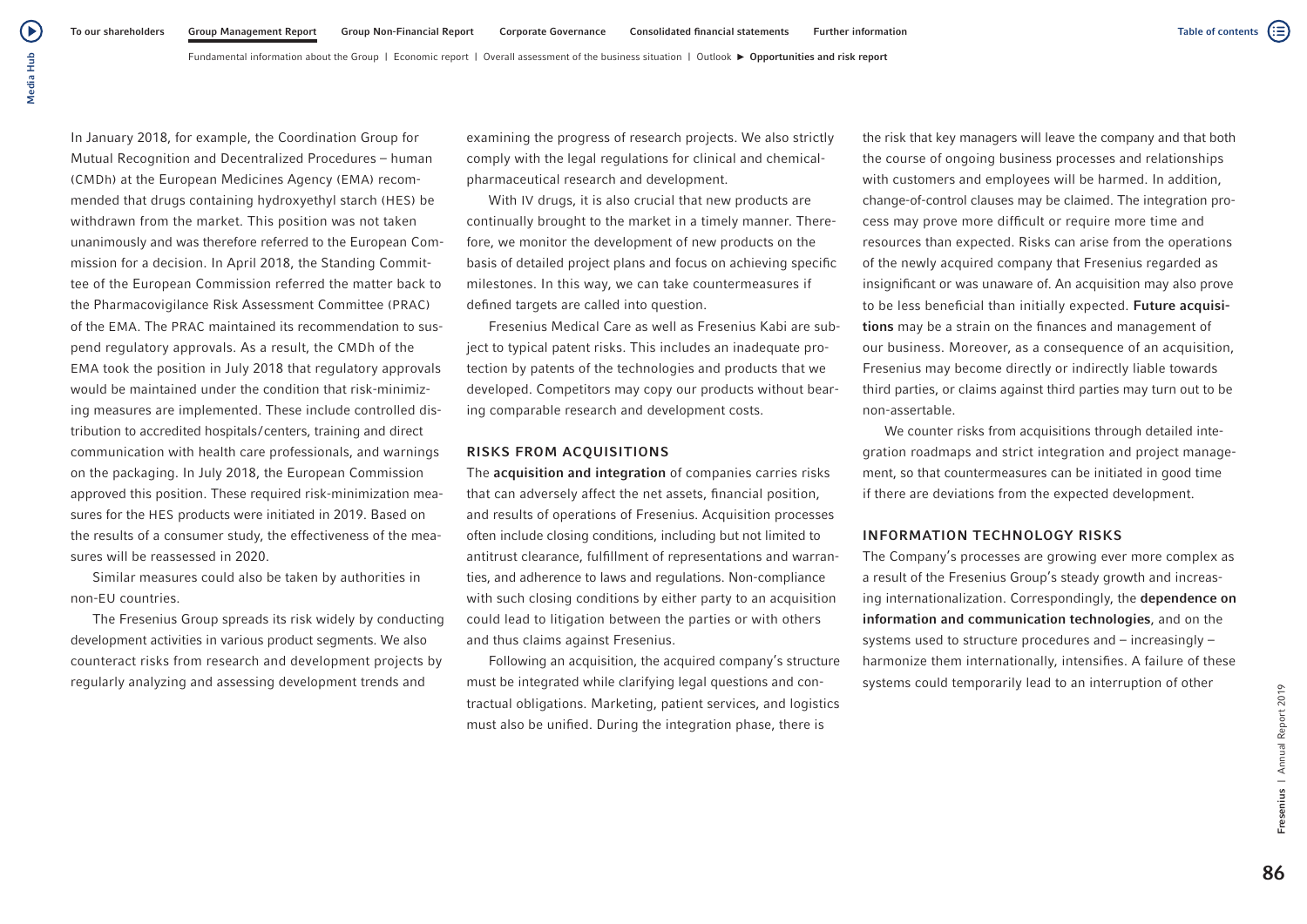parts of our business and thus cause serious damage. Fresenius counters these risks with various security measures, controls, and audits. In addition, we counter these risks with constant investment in hardware and software, as well as by improving our system know-how. Potential risks are covered by a detailed contingency plan, which is regularly improved and tested. Redundant systems are maintained for all key systems, such as IT systems or communications infrastructure.

The loss of sensitive data or the non-compliance with data protection laws, regulations, and standards could damage our competitive position, our reputation, and the entire company. Moreover, significant penalties could be imposed against Fresenius or one of its subsidiaries in case of a data protection breach. To comply with all legal requirements, we have implemented comprehensive data protection management systems, which provide the appropriate technical and organizational measures and controls for the protection of personal data. Fresenius SE & Co. KGaA and all business segments maintain data protection organizations, including a data protection officer, based on their corporate structure. Data protection guidelines describe the binding requirements for data protection and data handling in all business segments. Further information about our Data Protection Management Systems can be found in the Group Non-financial Report on pages 106ff.

In addition, the increased integration of IT systems and the use of new technologies such as cloud computing within our business processes means that cyberattacks could penetrate our internal and external systems, and attackers could cause damage or gain sensitive information. The existing IT security architecture, with various security measures at different levels, protects the systems in our data centers. Access to sensitive or critical data from outside the protected data center network is prevented by the use of secure protocols and cryptographic measures. In addition, annual penetration tests are carried out for applications with critical data (for example, patient or personnel data).

A comprehensive access protection system, for example procedures to assign and monitor authorizations and password guidelines, is in place to minimize organizational risks, such as tampering or unauthorized access. In addition, there are company guidelines regulating the granting of access authorization, and compliance with these rules is monitored. We also conduct operation- and security-related audits.

Fresenius implemented a Cyber Emergency Response Team to defend cyber attacks and to detect risks and threats at an early stage as well as to mitigate or minimize potential resulting damages.

#### COMPLIANCE AND LEGAL RISKS

#### Compliance risks

Fresenius is subject to comprehensive government regulation and control in nearly all countries. In addition, Fresenius must comply with general rules of law, which differ from country to country. There could be far-reaching legal repercussions or reputation damage should Fresenius fail to comply with these laws or regulations.

We must comply with these rules and regulations, which particularly monitor the safety and effectiveness of our medical products and services. Corruption is a core risk area across all business segments. Antitrust law, data protection, money laundering, sanctions, and human rights are further significant risk areas. Therefore, it is of special importance to us that our compliance programs and guidelines are adhered to. Through compliance, we aim to meet our own expectations and those of our partners, and to orient our business activities to generally accepted standards and local laws and regulations.

At Fresenius, we have implemented worldwide riskoriented Compliance Management Systems. These systems take into account the respective markets in which Fresenius operates. They are tailored to the specific requirements of each business segment. Furthermore, we at Fresenius assess compliance risks using a standardized methodology.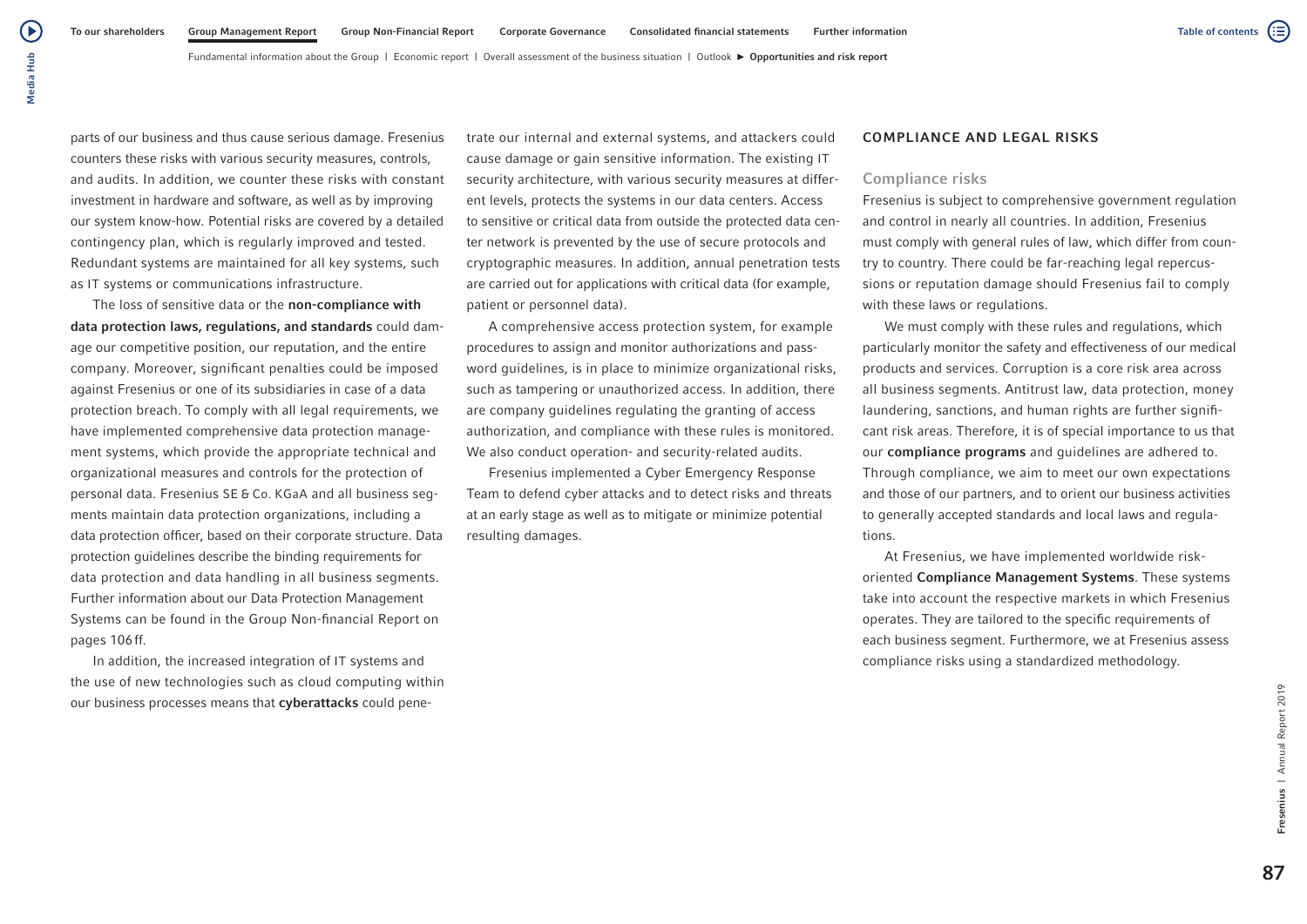Each business segment has appointed a Chief Compliance Officer to oversee the development, implementation, and monitoring of the relevant business segment's Compliance Management System. In line with their organizational and business structure, the business segments have established compliance responsibilities at the respective organizational levels. The Corporate Compliance department of Fresenius SE & Co. KGaA supports the compliance officers in each business segment with standardized tools, processes, and methods, and reports to the Chief Legal and Compliance Officer, and Labor Relations Director of Fresenius SE & Co. KGaA.

Our compliance programs set binding rules of conduct for our employees. We believe that we have taken adequate measures to ensure that national and international rules are observed and complied with. Despite our comprehensive Compliance Program we cannot fully exclude any misconduct of individual employees or business partners that might cause damage to the Company.

Further information about our Compliance Management Systems can be found in the Group Non-financial Report on pages 111ff.

## Legal risks

Risks that arise from legal disputes or administrative proceedings are continually identified, analyzed, and communicated within the Company. Companies in the health care industry are regularly exposed to actions for breach of their duties of due care, product liability, breach of warranty obligations, patent infringements, treatment errors, and other

claims. This can result in high claims for damages and substantial costs for legal defense, regardless of whether a claim for damages is actually justified. This is especially true for legal disputes in the United States, where costs for legal defense and claims for damages can be exceptionally high. Legal actions can also result in an inability to insure risks of this type at acceptable terms in the future. Products from the health care industry can also be subject to recall actions, which could have a negative effect on our reputation, the financial position, and results of operations.

The Fresenius Group is routinely involved in various legal disputes or administrative proceedings arising in the ordinary course of its business. However, although the outcome cannot be predicted, we currently do not expect any material adverse effect on our net assets, financial position, and results of operations from the legal matters currently pending.

Further information regarding legal matters that might have a material adverse effect on our financial position, net assets, and operational results can be found on pages 225 to 232 of the Notes.

### OTHER RISKS

Our international orientation also gives rise to the following risks, which could have an adverse effect on our business and thus on our financial position, and operational results:

- ▶ Political, social, or economic instability, especially in developing and emerging countries;
- ▶ Civil unrest, armed conflict, or outbreaks of disease, e.g., pandemics, for instance caused by the coronavirus;
- ▶ Natural disasters, terrorist attacks, and other unforeseen events;
- $\triangleright$  Different labor law conditions and difficulties in meeting the global demand for qualified personnel;
- $\triangleright$  Different and less stable regulations protecting intellectual property;
- $\blacktriangleright$  Delays in the transport and delivery of our products.

More detailed information on environmental management at Fresenius and on assistance in the event of natural disasters and other crises can be found in the Group Non-financial Report on pages 125ff. and/or 98f. and 102.

Risks involving management and control systems, were, based on our established risk management and controlling processes, not considered to be significant.

## ASSESSMENT OF OVERALL RISK

The basis for evaluating overall risk is the risk management employed by Fresenius, which is regularly audited by management. Potential risks for Fresenius include factors beyond our direct control. These also include the macroeconomic development, which we constantly monitor. They also include factors immediately within our control, such as operating risks, which we anticipate and to which we react with appropriate measures, as required. There are currently no recognizable risks regarding future performance that appear to present a long-term and material threat to the Fresenius Group's net assets, financial position, and results of operations. We have created organizational structures that provide all the conditions needed to rapidly alert us to possible risk situations and to be able to take suitable countermeasures.

(≔)